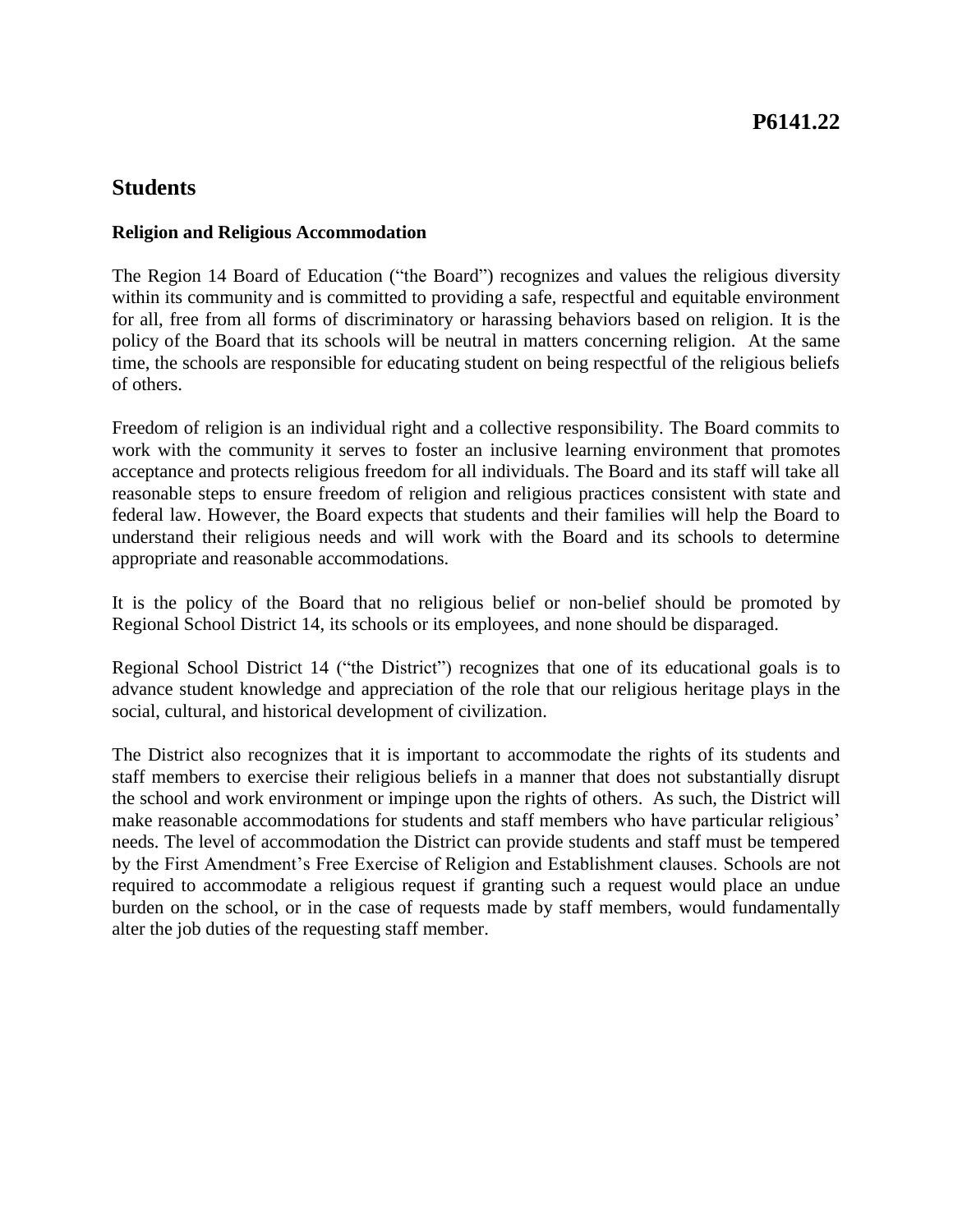#### **Religion and Religious Accommodation** (continued)

 submit a written request to the principal of the student's school. The written request must state: (a) the specific accommodation requested; (b) why the accommodation is needed; and (c) the In order for students to be granted a religious accommodation, the student's parent/guardian must time and duration of the accommodation.

 never infringe on the religious belief and practices of students belonging to a different religious The Board realizes that the accommodation of one student's religious beliefs and practices must sect. Schools must respect, but never favor or endorse, one religion over another.

Dietary Requirements: The Board of Education recognizes the multicultural and multi-Some children because of religious restrictions are prohibited from eating certain foods. If an alternate entrée is not available, the children will be unable to benefit from all food components of the meals served at school. religious composition of the District's population. Therefore, an alternative entrée shall be offered when such foods are served for meals.

 Nothing in this policy is meant to require schools to operate special diet kitchens. Usually there is no difficulty acquiring substitute items. However, if the authorized substitute foods are not normally kept in inventory or are not generally available, the parent/guardian should provide the substitute food.

 **Fasting:** The Board is sensitive to religious periods of fasting. District's schools will endeavor to provide appropriate space, other than cafeterias for individuals who are fasting in religious observance. It is further recognized that students who are fasting may need exemptions from certain physical education classes. District's schools shall make reasonable efforts to provide appropriate accommodations.

Family Life and Sex Education: Students, parents or guardians shall be informed of their right to exempt the student from the family life program. The student will be exempted upon a written request for exemption from his/her parent or guardian.

 **Clothing**: The Board recognizes that there are certain religious communities that require specific observance may not conform to the school/ District dress code. The District's schools will reasonably accommodate students with regard to religious attire. Religious attire is not cultural items of dress. The Board understands that some attire, which is a requirement of religious dress; it is a requirement of religious observation.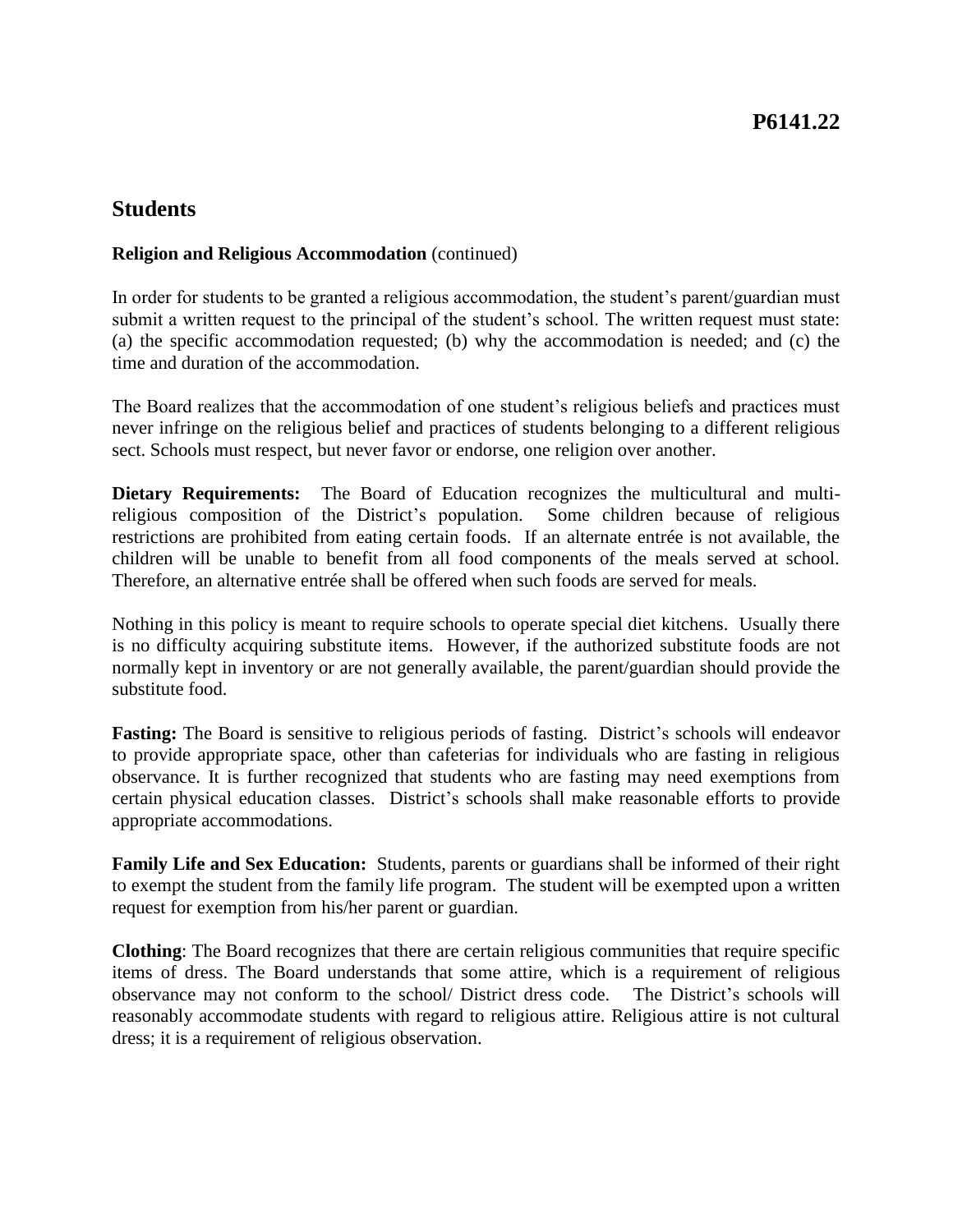#### **Religion and Religious Accommodation** (continued)

**Clothing**: (continued)

 The District shall permit exceptions to the student dress code for bona fide religious reasons. Accommodations for prescribed religious attire, which includes but is not limited to, a headscarf, head covers, hijab, burka, skullcap, Yarmulkes, turbans, and Rastafarian headdress may be permitted.

 Where uniforms are worn (including for athletics), administrators may ask the student to wear religious attire in the same color as the uniform (e.g. the head scarves for females); however, it is recognized that there may be religious requirements of color that cannot be modified.

 demonstrated conflict between a specific class or curriculum and a religious requirement or observance. Where academic accommodation is requested, the school should have an informed conflict. The school should make it clear during the discussion that its role is to protect students and staff from harassment and discrimination because of their religion and cultural practices. **Classroom Activities:** The Board will seek to reasonably accommodate students where there is a discussion with the student's parents/guardians to understand the nature and extent of the However, the schools of Regional School District 14 cannot accommodate religious values and beliefs that clearly conflict with Board policies.

 It must be noted that when an individual requests an accommodation related to curriculum, the practices in general. A reasonable accommodation based on religious belief consists of temporarily exempting the student from a specific portion of a classroom course and offering  alternative instruction. However, *the U.S. Court of Appeals for the Second Circuit has ruled that parents do not possess a fundamental right "to tell a public school what his or her child will or will not be taught."* As such, the District at all times retains control over determining the curriculum and instructional program for its students, along with general grade level, course and accommodation applies to the individual in question and not to the whole class or to classroom graduation requirements.

 **Holidays:** Students are entitled to excused absences for the observances of religious holidays. Students who are absent for the observance of a religious holiday must have the opportunity to make up any missed work, examination or assignment. A student who avails himself/herself of the opportunity to make up any work, examination or assignment because of such observance shall not be penalized based on that absence. A school, through notification in its student handbook, may require parents/legal guardians to notify the principal up to five calendar days prior to any anticipated absence for a religious holiday.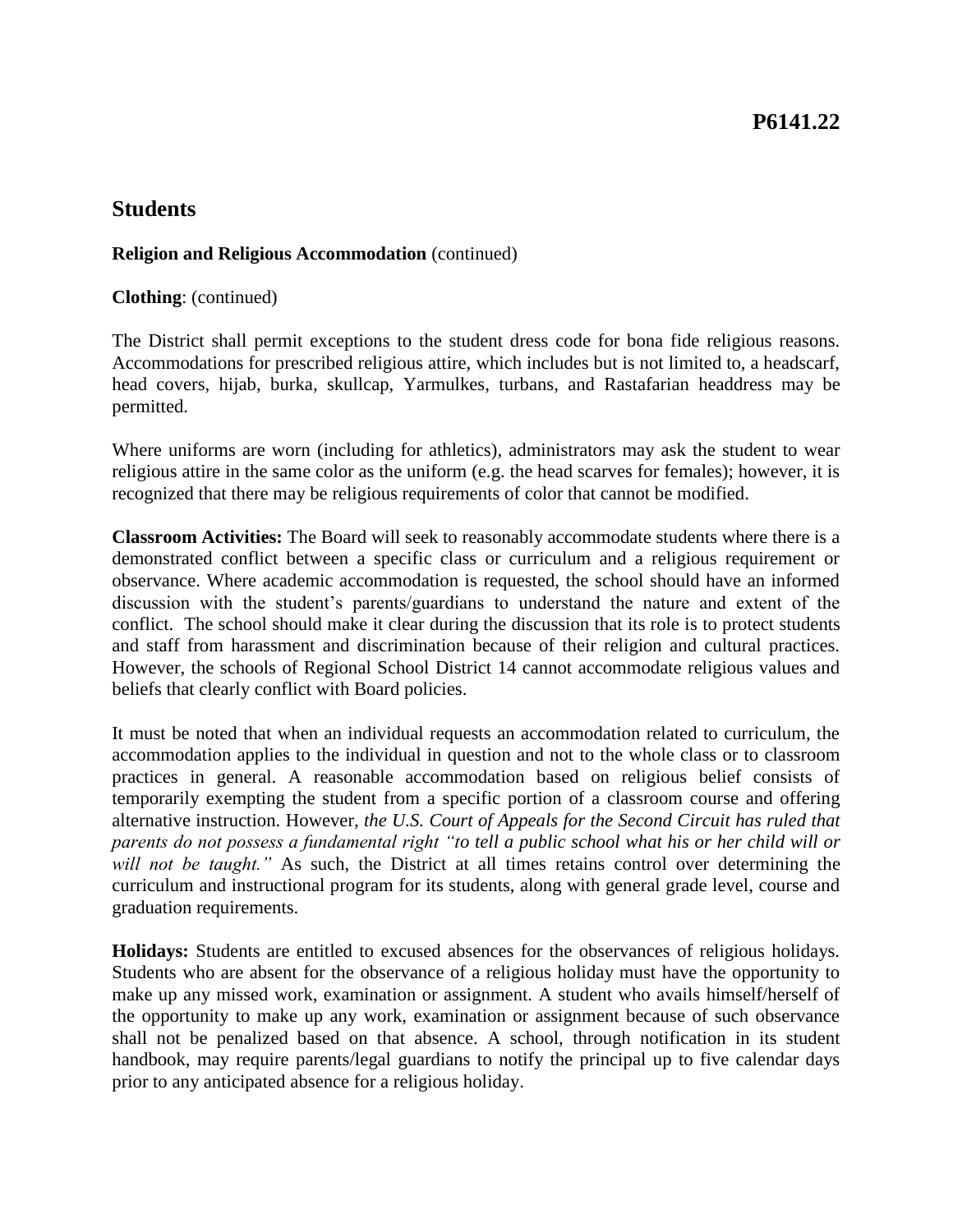#### **Religion and Religious Accommodation** (continued)

 **Religious Student Clubs:** Student-initiated, non-curriculum-related student groups shall be permitted to conduct voluntary meetings on school grounds during non-instructional time when other non-curriculum groups are permitted to meet, regardless of the size of the group or the the meetings do not materially or substantially interfere with the orderly conduct of the religious, political, philosophical, or other content of the speech at the meetings, provided that educational activities of the school. Such meetings shall be open to all students without regard to race, color, religion or national origin.

 **Student Prayer:** Under the Establishment Clause of the First Amendment, the District may not sponsor prayer in schools. The Board recognizes the significance of prayer in some student's religious practices. The District's schools will make reasonable efforts to accommodate some individuals' requirements for daily prayer by providing an appropriate location within the building for such students to participate in prayer. (a quiet space in the library, an empty room etc.). Individual students may pray providing it does not disrupt school activities.

- Note: Regional School District 14 may provide space but should not implicate the Establishment Clause by dedicating a classroom as, for example, a church, temple or mosque. In addition, the use of staff time to accommodate students' religious needs is both a burden to the school and support for a particular religious practice which is a violation of the First Amendment of the U.S. Constitution. Therefore, no staff time shall be required to monitor or supervise a student's religious activities.)
- (cf. 0521.2 Religious Neutrality)
- (cf. 6115.1 Religious Observances and Displays)
- (cf. 6141.2 Separation of Church and State)
- (cf. 6141.21 Religion in the Public Schools)
- (cf. 6144.1 Exemption from Instruction)
- (cf. 6145 Extra-Class Activities)
- $(cf. 6162.51 Student Surveys)$
- (cf. 6145.3 Distribution of Printed Matter, Freedom of School Press; Publications)
- (cf. 9030.1 Religious Guidelines)